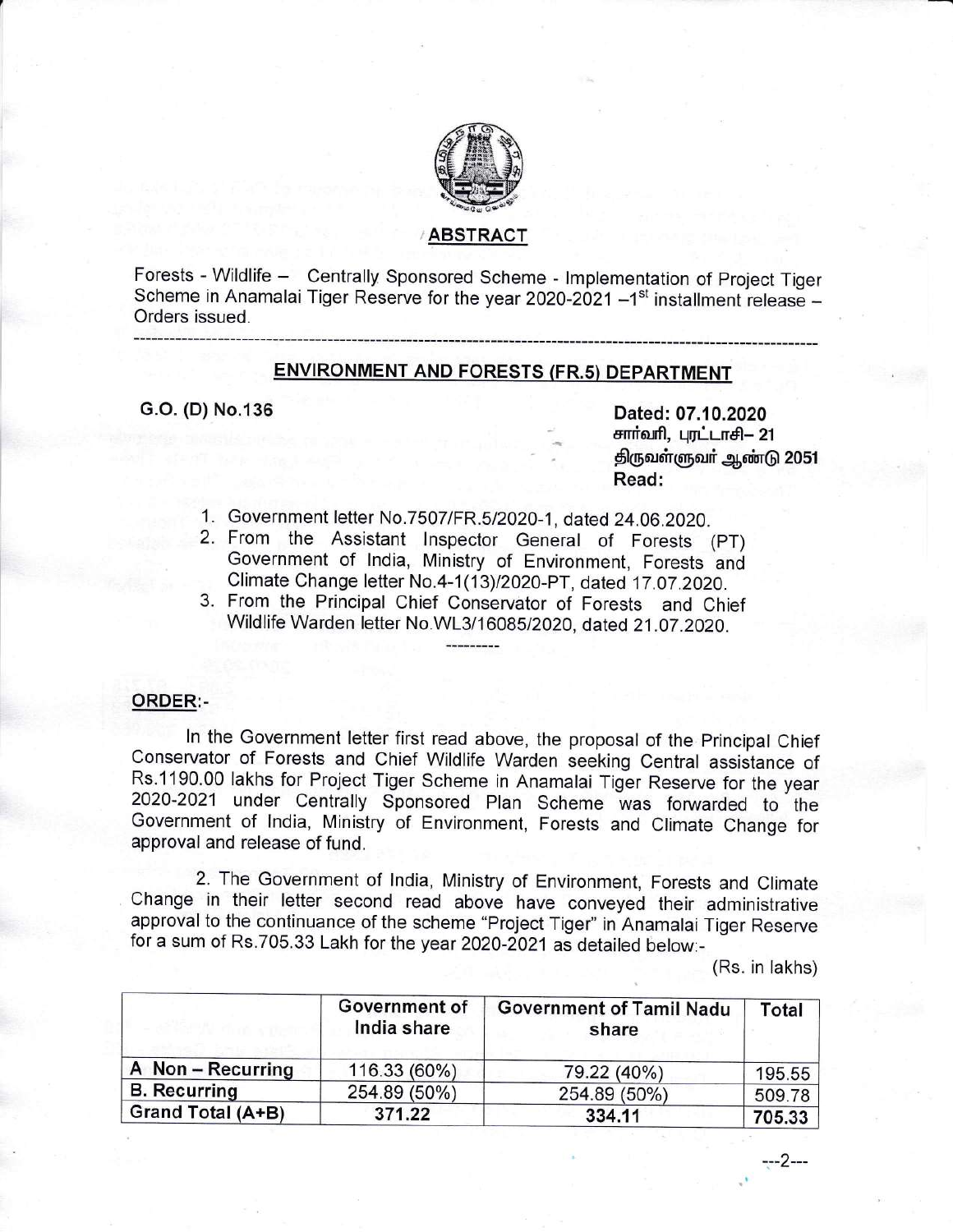3. The Government of India have indicated an amount of Rs.372.22 Lakh as Central share and released a sum of Rs.176.29 lakh as 1<sup>st</sup> installment after adjusting the unspent amount of Rs.9.82 lakh pertaining to the year 2019-2020 which works out to 50% of the Central share. The Government of India has also informed that the balance amount of the Central Assistance will be released in due course after review of the progress of expenditure / works is undertaken.

4. The Principal Chief Conservator of Forests and Chief Wildlife Warden in the reference third read above, has requested to sanction and release a sum of Rs.353.615 Lakh as first installment for implementing the Project Tiger Scheme in Anamalai Tiger Reserve during 2020 -2021, including State share.

5. The Government after careful consideration accord administrative approval for a sum of Rs.705.33 Lakh (Rupees Seven Crore, Five Lakh and Thirty Three Thousand only) to meet the expenditure for implementation of Project Tiger Scheme in Anamalai Tiger Reserve during 2020-2021. Further the Government release a sum of Rs. Rs. 352.665 Lakh (Rupees Three crore, Fifty two Lakh, Sixty Six Thousand and Five Hundred only) as fiist installment for the above said scheme as detailed below:-

(Rs. in lakhs)

+---3---

| Government of<br>India share | Government<br>of Tamil Nadu<br>share | <b>Unspent</b><br>amount<br>2019-2020 | Total   |
|------------------------------|--------------------------------------|---------------------------------------|---------|
|                              | 39.11                                | 2.89                                  | 97.775  |
|                              | 127.445                              | 6.93                                  | 254.89  |
| 176.29                       | 166.555                              | 9.82                                  | 352.665 |
|                              | 55.775<br>120.515                    |                                       |         |

6. The expenditure sanctioned in para 5 above shall be debited to the following head of account;-

# i. Non-recurring: Expenditure - Rs.97.775 Lakh

4406 - Capital Outlay on Forestry and Wildlife - 02 Environmental Forestry and Wildlife - 110 Wildlife. Schemes shared between State and Centre -UK Tiger Reserve Scheme - 416 Major works - 01 - Major Works

(IFHRMS DP Code: 4406-02-110-UK-41601) (Old DPC: 4406-02-110-SA-1604)

# ii. Recurring Expenditure - Rs.254.89 Lakh

2406 Forestry and Wildlife - 02 Environmental Forestry and Wildlife - 110 Wildlife Preservation. Schemes Shared between State and Centre - UE Tiger Reserve Scheme - 318 Maintenance - 01. Periodical Maintenance

(IFHRMS DP Code: 2406-02-110-UE-31801) (Old DPC: 2406-02-110-UE-1815)